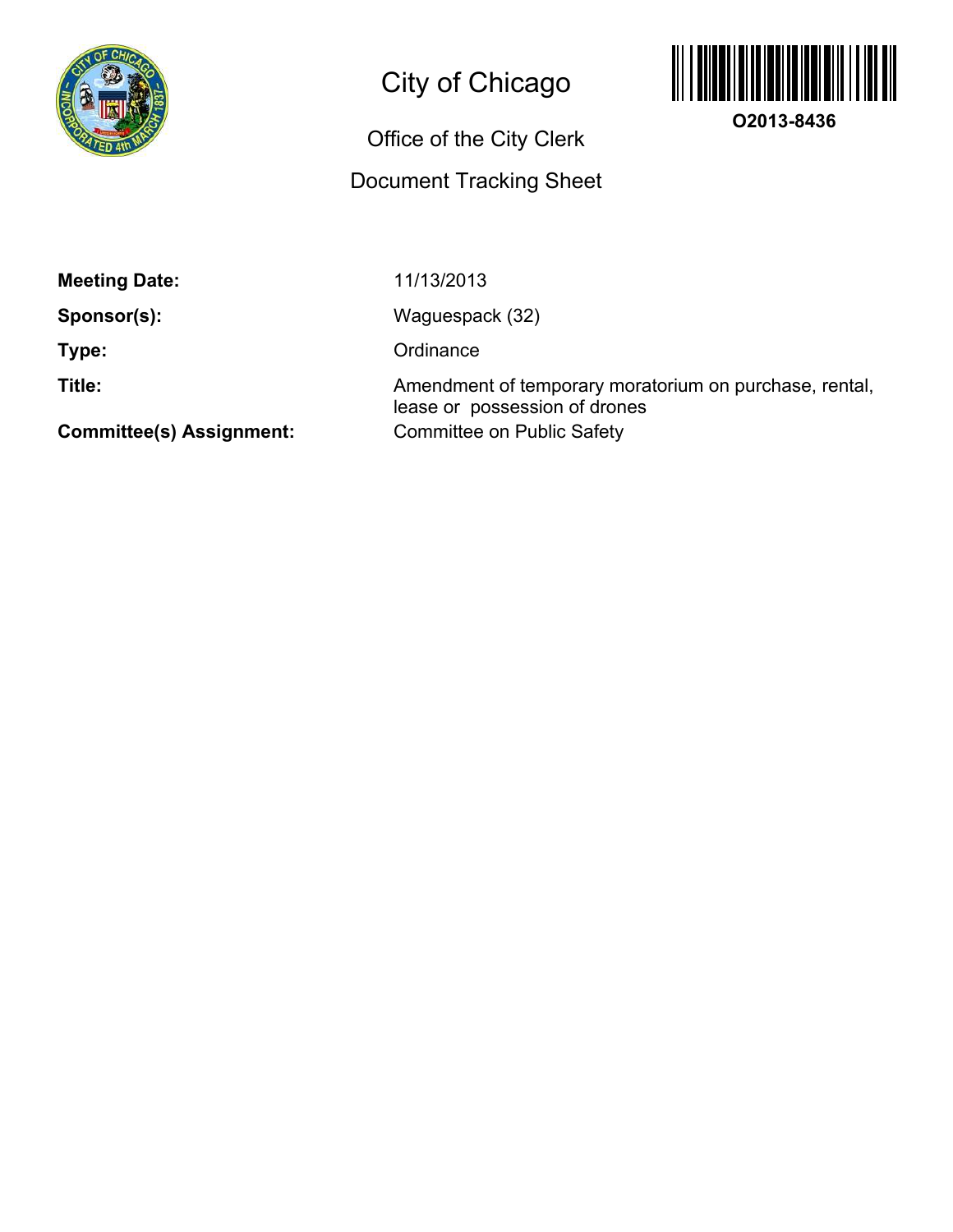## **ORDINANCE**

WHEREAS, the use and premature deployment of unmanned aerial vehicles has outpaced public policy discourse throughout the United States; and

WHEREAS, the unnecessary use of drones poses a serious threat to the privacy and constitutional rights of the citizens of Chicago and the United States; and

WHEREAS drone proliferation threatens the risk of unmanned aerial vehicles becoming increasingly available to journalists, bloggers, news organizations, and others who gather and disseminate public and nonpublic information on the Internet for profit or for political or other reasons;

WHEREAS drone proliferation threatens the risk of unmanned aerial vehicles becoming increasingly available to violent criminal organizations such as gangs;

-WHEREASHocal police forces-around the-country-have attempted-to purchase-military dronehardware for civilian use, reflecting a broader trend towards the militarization of local police agencies;

WHEREAS persistent or ambient surveillance of the sort enabled by drones entails serious constitutional abuses of police authority by effectively circumventing the Fourth Amendment's longstanding requirements concerning warrants and due process;

WHEREAS drones can be outfitted with super-sensory technologies such as thermal imaging software and the capability to "see through" walls;

WHEREAS drones are capable of hovering outside the windows of private dwellings to peer inside;

WHEREAS drones can be outfitted with technologies such as license plate readers and Internet packet sniffing technology that enable pervasive surveillance without particularity, circumventing the requirements of the Fourth Amendment;

WHEREAS, drone technology is developing so rapidly that the potential impacts on privacy and Fourth Amendment rights is difficult to predict;

WHEREAS persistent or ambient surveillance, coupled with currently expanding programs to monitor and criminalize nonviolent activism, threatens to chill First Amendment-protected association;

WHEREAS a potential chilling effect on First Amendment activity from the use of drones is compounded by the capability of some drone models to be armed with tear gas, rubber bullets,

 $\mathbf{1}$